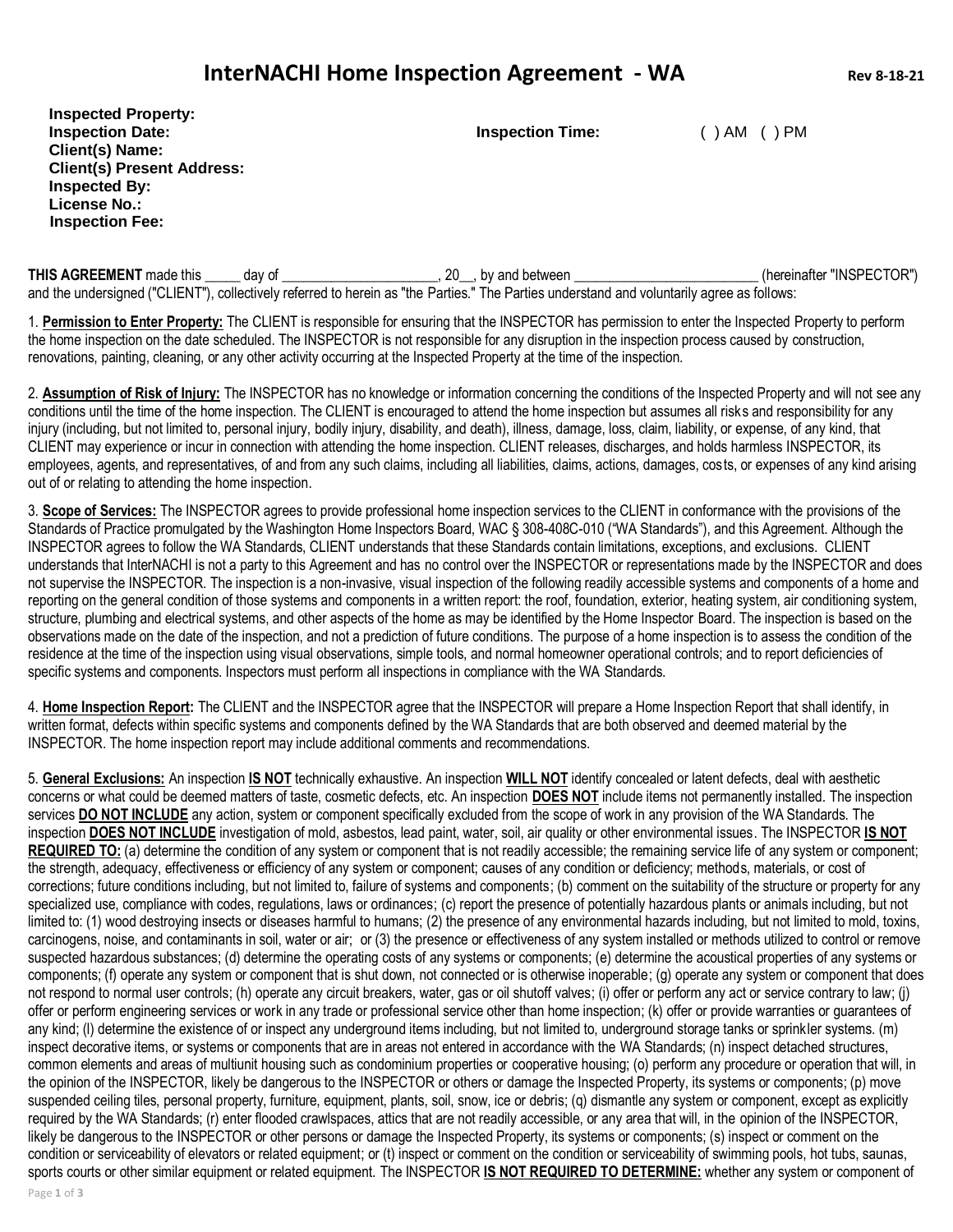the Inspected Property has been affected by the illegal manufacture, distribution, storage, possession or sale of any illicit drugs, products, or by-products, including, but not limited to, methamphetamines, and including all chemicals, tools, household fixtures or appliances used to facilitate such illegal activities. The CLIENT and the INSPECTOR agree that the scope of the inspection to be performed pursuant to this Agreement **DOES NOT INCLUDE** decay of the interior of logs in log walls, log foundations or roofs, or similar defects in log homes, log structures or similar log construction. The CLIENT and the INSPECTOR agree that the INSPECTOR **IS NOT REQUIRED TO PERFORM** any action or task specifically excluded from the scope of a general home inspection as contained in the WA Standards, whether or not specifically identified herein.

6. **No Liability for Third-Party Service Providers:** The INSPECTOR may, where appropriate, recommend third-party service providers to supply goods and/or services to CLIENT in accordance with the home inspection services. CLIENT understands and agrees that the INSPECTOR bears no legal or contractual responsibility to the CLIENT for any actions or inactions of any such third-party service provider. No third-party service provider shall have the authority to incur or create any liability or obligation in the name of the INSPECTOR, or for which the INSPECTOR shall be liable to another.

7. **No Liability for Third-Party Reliance on Inspection Report:** The inspection and home inspection report are for the use of CLIENT only. INSPECTOR may also provide a copy of the home inspection report to the CLIENT'S real estate agent or attorney. INSPECTOR has permission to discuss observations with real estate agents, owners, repairpersons, and other interested parties only with written consent of CLIENT. CLIENT shall be the sole owner of the report and all rights to it. INSPECTOR accepts no responsibility for use or misinterpretation of the content of the report by third parties, and third parties who rely on it in any way do so at their own risk and release INSPECTOR from any liability whatsoever.

8. **Inspection Fee & Additional Fees:** The Inspection Fee identified above is sue prior to or immediately upon completion of the physical inspection of the Inspected Property. If the Inspection Fee is not paid as required herein, the INSPECTOR has no obligation to release the home inspection report, or any other information concerning the inspection or the Inspected Property, until the Inspection Fee is paid in full. All expenses incurred in collecting any overdue payments or returned checks are the responsibility of the CLIENT. There is a \$50.00 service charge for returned checks. A finance charge of one and one-half percent (1.5%) per month, eighteen percent (18%) per year, will apply to all obligations not paid pursuant to the terms contained herein. CLIENT agrees that in addition to any service charges or interest, the CLIENT shall be responsible for all legal fees and costs incurred by the INSPECTOR to collect the fees due under this Agreement. The CLIENT agrees that the provisions of Paragraph 11 of this Agreement do not apply to any legal fees and costs incurred by the INSPECTOR to collect the fees due.

9. **Responsibility for Return Inspections:** The CLIENT understands that if any systems and/or components of the Inspected Property cannot be inspected due to unforeseen circumstances during the inspection it is the CLIENT'S duty to contact the INSPECTOR should the CLIENT want the INSPECTOR to return to the Inspected Property later to inspect those systems and/or components. Any systems and/or components not inspected due to unforeseen circumstances will be identified in the report.

10. **Severability:** If any portion of this Agreement is found to be invalid or unenforceable by any court the remaining terms shall remain in force between the Parties. The indemnities and assumptions of liabilities and obligations herein shall continue in full force and effect after and notwithstanding the termination of this Agreement.

11. **LIQUIDATED DAMAGES & LIMITATION OF LIABILITY:** INSPECTOR assumes no liability for the cost of repair or replacement of unreported defects or deficiencies either current or arising in the future. CLIENT acknowledges that the liability of INSPECTOR, its agents and/or employees, for any claims against the INSPECTOR, including claims for, but not limited to, breach of contract, negligence, fraud or misrepresentation, and/or any violation of any law, statute, regulation, ordinance, or any other theory of liability arising out of, from or related to this Agreement or arising out of, from or related to the inspection or the home inspection report, shall be limited to liquidated damages in an amount equal to the fee paid to the INSPECTOR, and this liability shall be exclusive. CLIENT waives any claim for consequential, exemplary, special, or incidental damages or for the loss of the use of any portion of the Inspected Property. The Parties acknowledge that the liquidated damages are not intended as a penalty but are intended (i) to reflect the fact that actual damages may be difficult and impractical to ascertain; (ii) to allocate risk among the INSPECTOR and CLIENT; and (iii) to enable the INSPECTOR to perform the inspection at the stated fee. The CLIENT understands that he/she/they is/are free to consult with another professional if the Client does not agree to this provision.

12. **Disclaimer of Warranties:** Unless specified in this Agreement, all express or implied conditions, representations, and warranties, including any implied warranty of merchantability, fitness for a particular purpose or non-infringement are disclaimed, except to the extent that these disclaimers are held to be legally invalid.

13. **Notice of Claims:** The CLIENT agrees that any claim for failure of the INSPECTOR to fulfill its obligations under this Agreement shall be made in writing to the INSPECTOR upon discovery. The CLIENT also agrees to allow the INSPECTOR ten (10) days to come to the Inspected Property to observe, photograph, inspect and evaluate any condition complained of by the CLIENT to the INSPECTOR and not to make, or allow others to make, any alteration to the claimed condition until the INSPECTOR has had the opportunity to inspect and evaluate the claimed condition.

14. **Governing Law & Jurisdiction:** All issues and questions concerning the construction, validity, enforcement, and interpretation of this Agreement shall be governed by, and construed in accordance with, the laws of the state where the Inspected Property is situated, without giving effect to any choice of law or conflict of law rules or provisions that would cause the application of the laws of any jurisdiction other than the state where the Inspected Property is located. The parties agree that any litigation arising out of this Agreement, or any services provided by the INSPECTOR shall be filed only in the court having jurisdiction in the county in which the INSPECTOR has its principal place of business.

15. **LIMITATION ON TIME TO INITIATE ANY LEGAL ACTION:** Any legal action, dispute, controversy, interpretation, or claim, including claims for, but not limited to, breach of contract, any form of negligence, fraud or misrepresentation, and/or any violation of any law, statute, regulation, ordinance, or any other theory of liability arising out of, from or related to this Agreement or arising out of, from or related to the inspection or the home inspection report must be initiated within one (1) year from the date of the delivery of the home inspection report to the CLIENT, regardless of when the CLIENT first discovers the facts supporting such possible claims as identified herein. Failure to initiate said action within one (1) year of the date of services shall be a complete bar to any